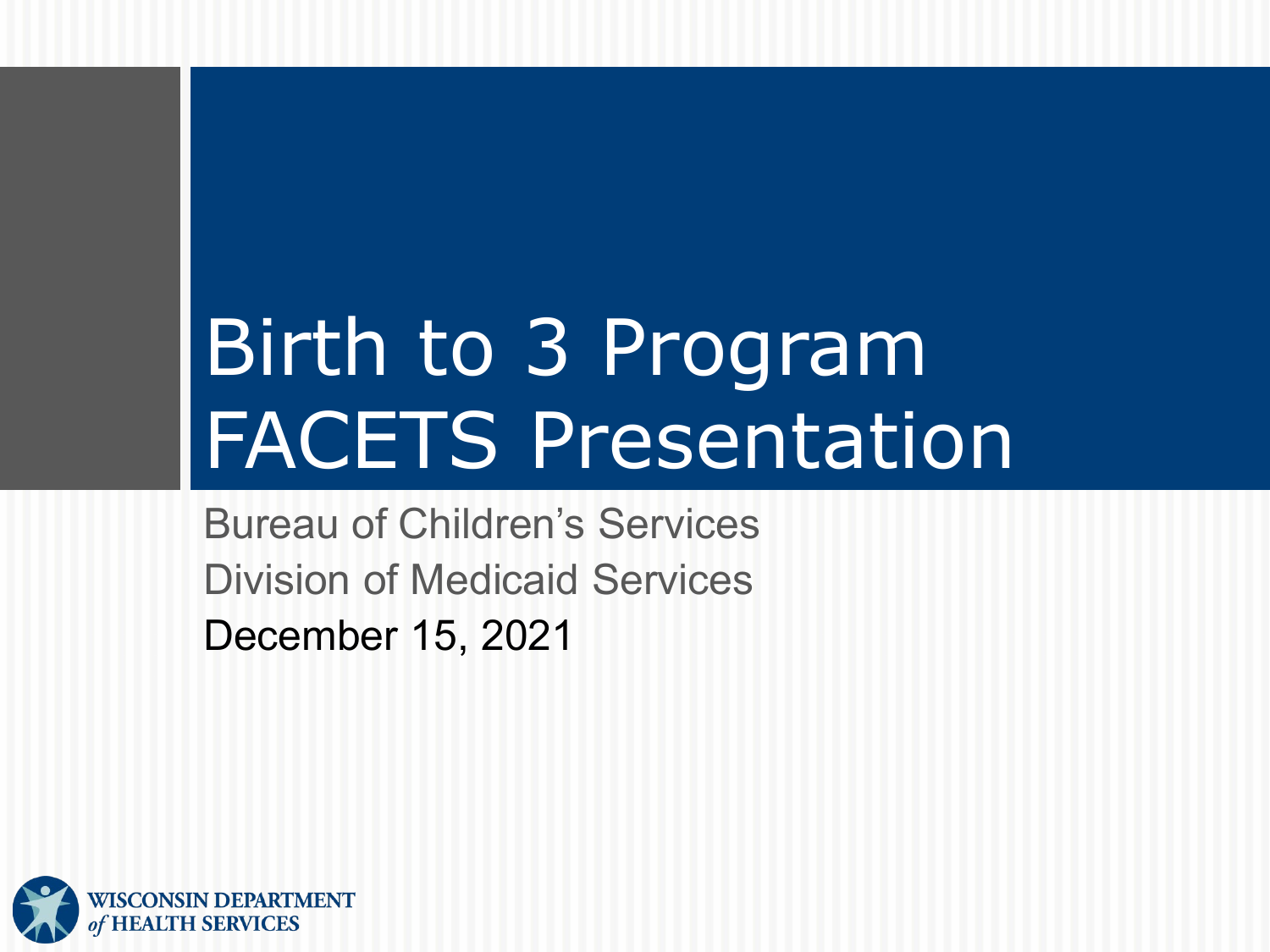#### Agenda

- About the Birth to 3 Program
	- ◆ Birth to 3 Program team
	- ♦ Eligibility
- Rules and regulations
- Guiding principles
- Rights
- Resources

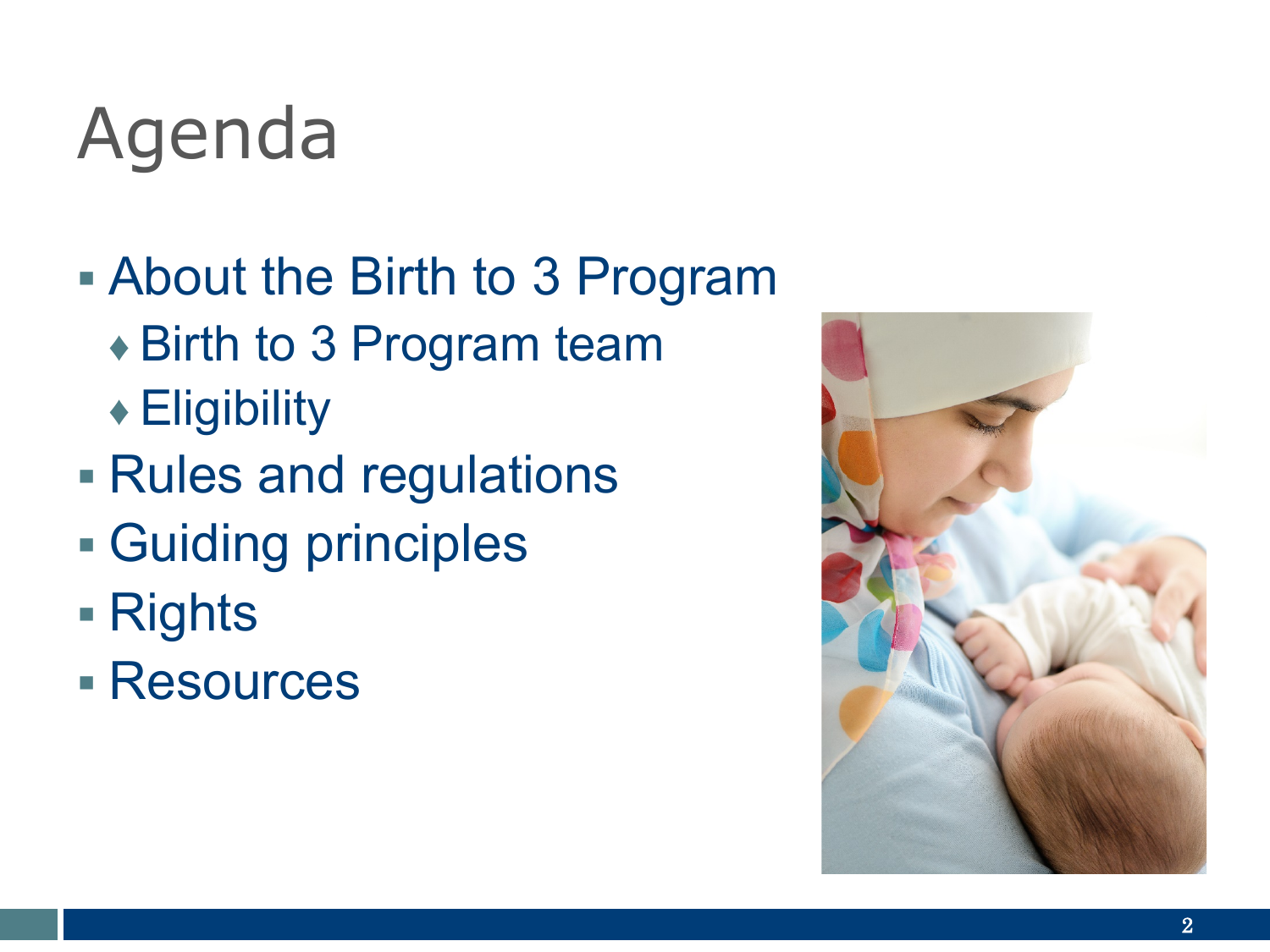- The Birth to 3 Program serves families with children under the age of 3 who have delays or disabilities.
- Families enrolled in the program partner with a team of professional service providers to support the child's growth and learning.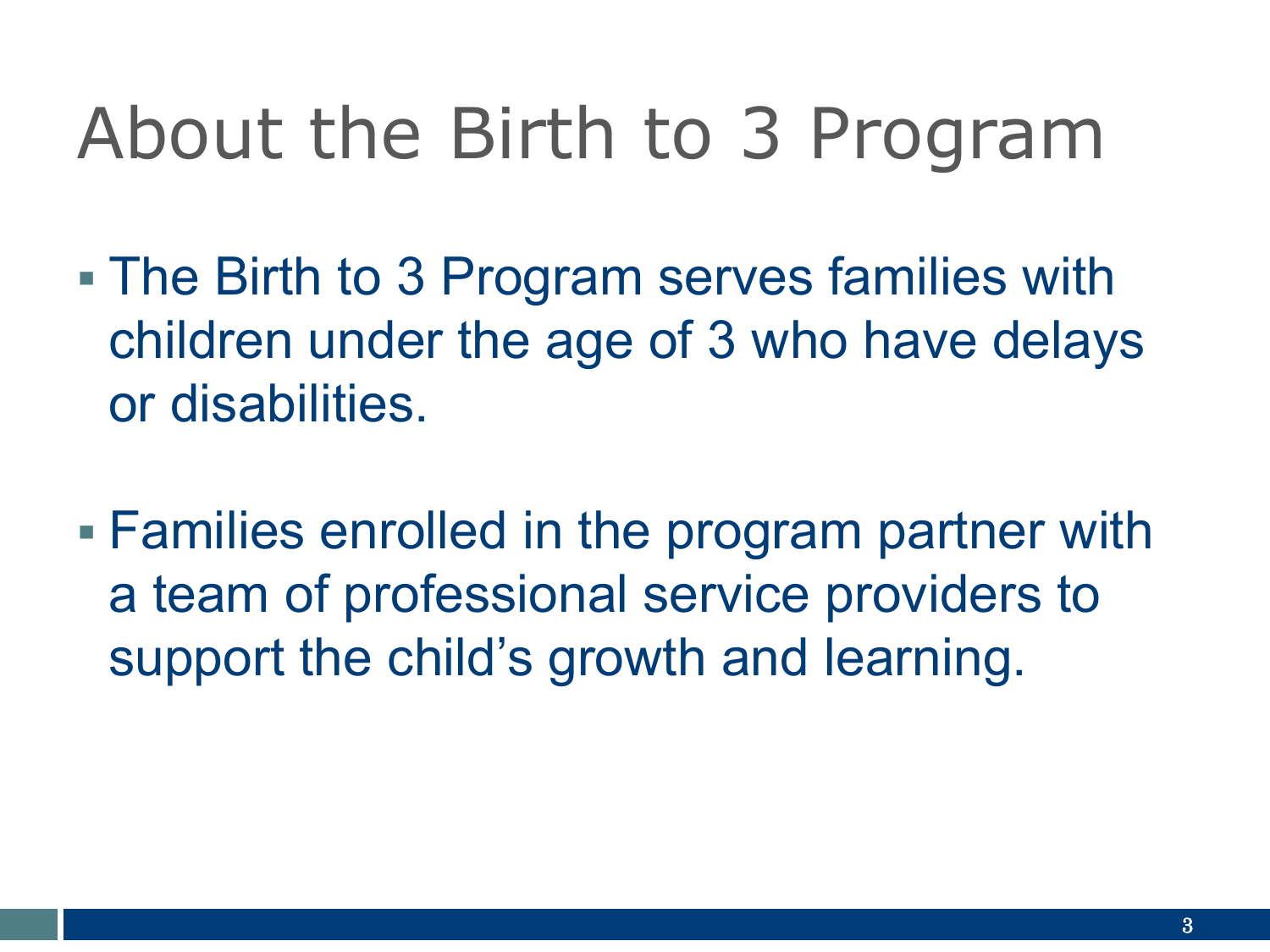- The Birth to 3 Program team includes therapists, special education teachers, a service coordinator, and other professionals.
- **The team includes the family.**

4

 The team, including the family, develop an individualized family service plan (IFSP).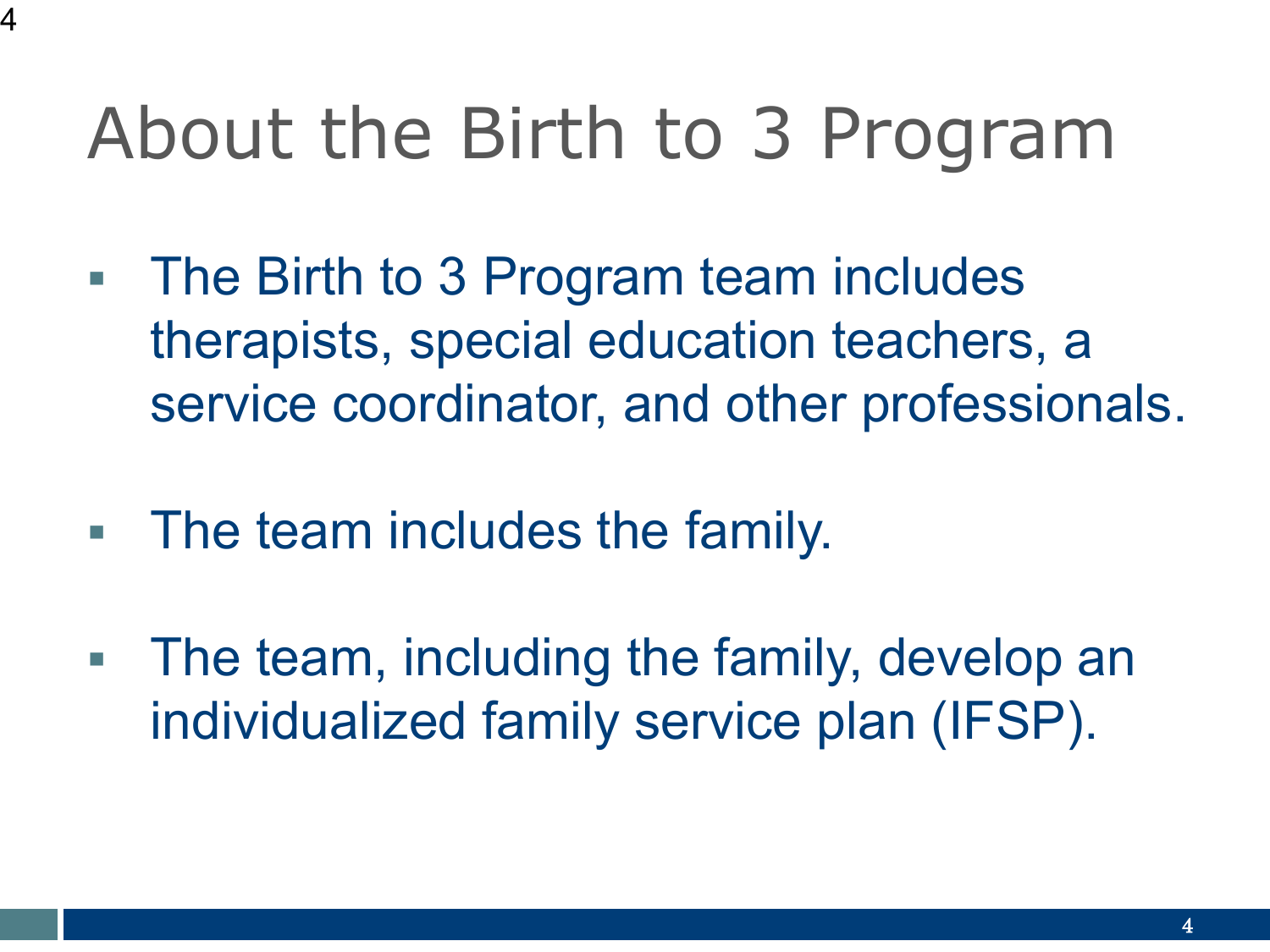• The Birth to 3 Program provides services within the family's and child's interests.

 Daily activities of the child and family are used to develop the plan and are the activities where the intervention occurs.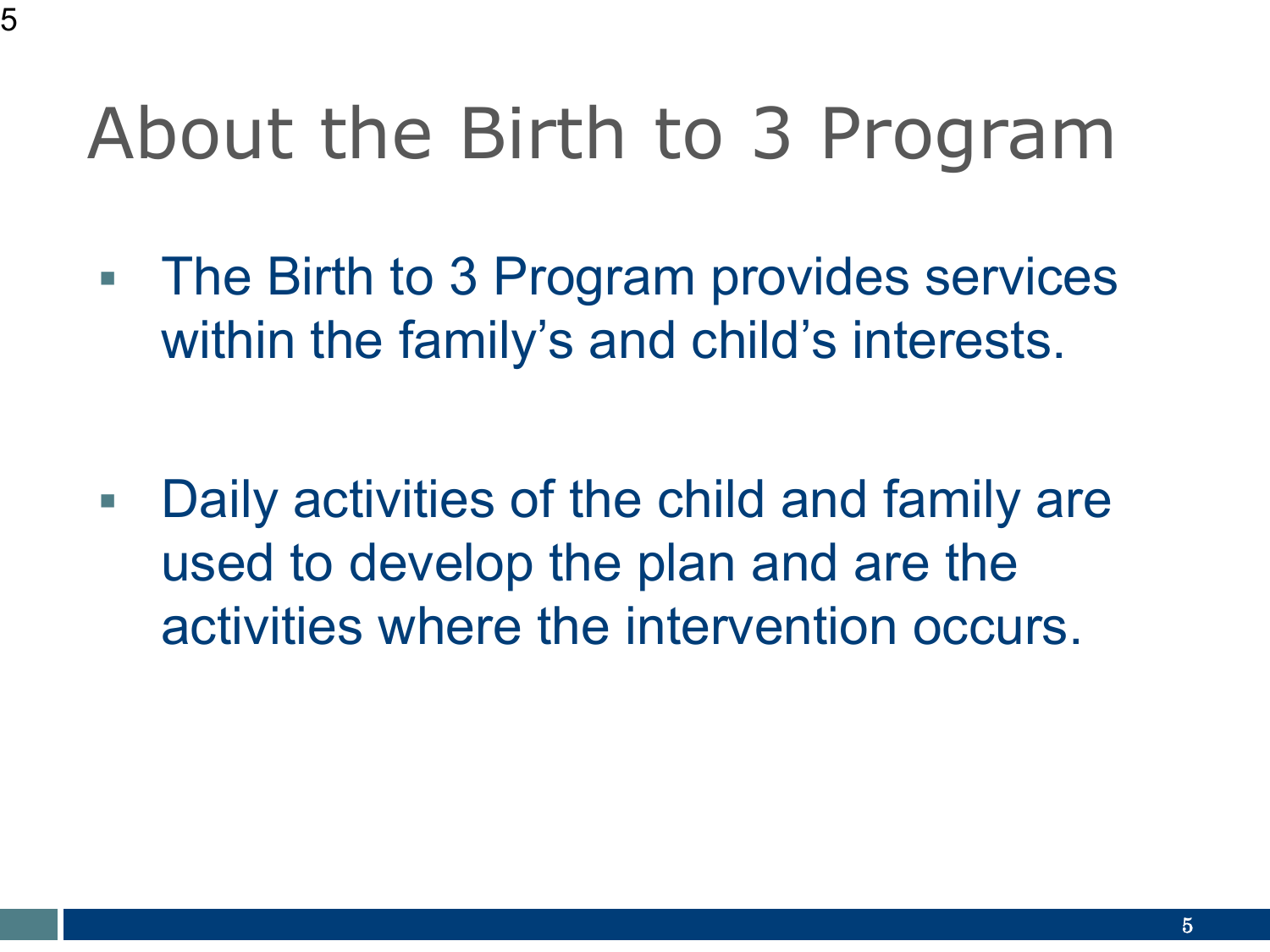Eligibility is based on one of the following:

- A developmental delay of at least 25% in one or more areas of development
- A diagnosed condition with a high probability of developmental delay
- Atypical development

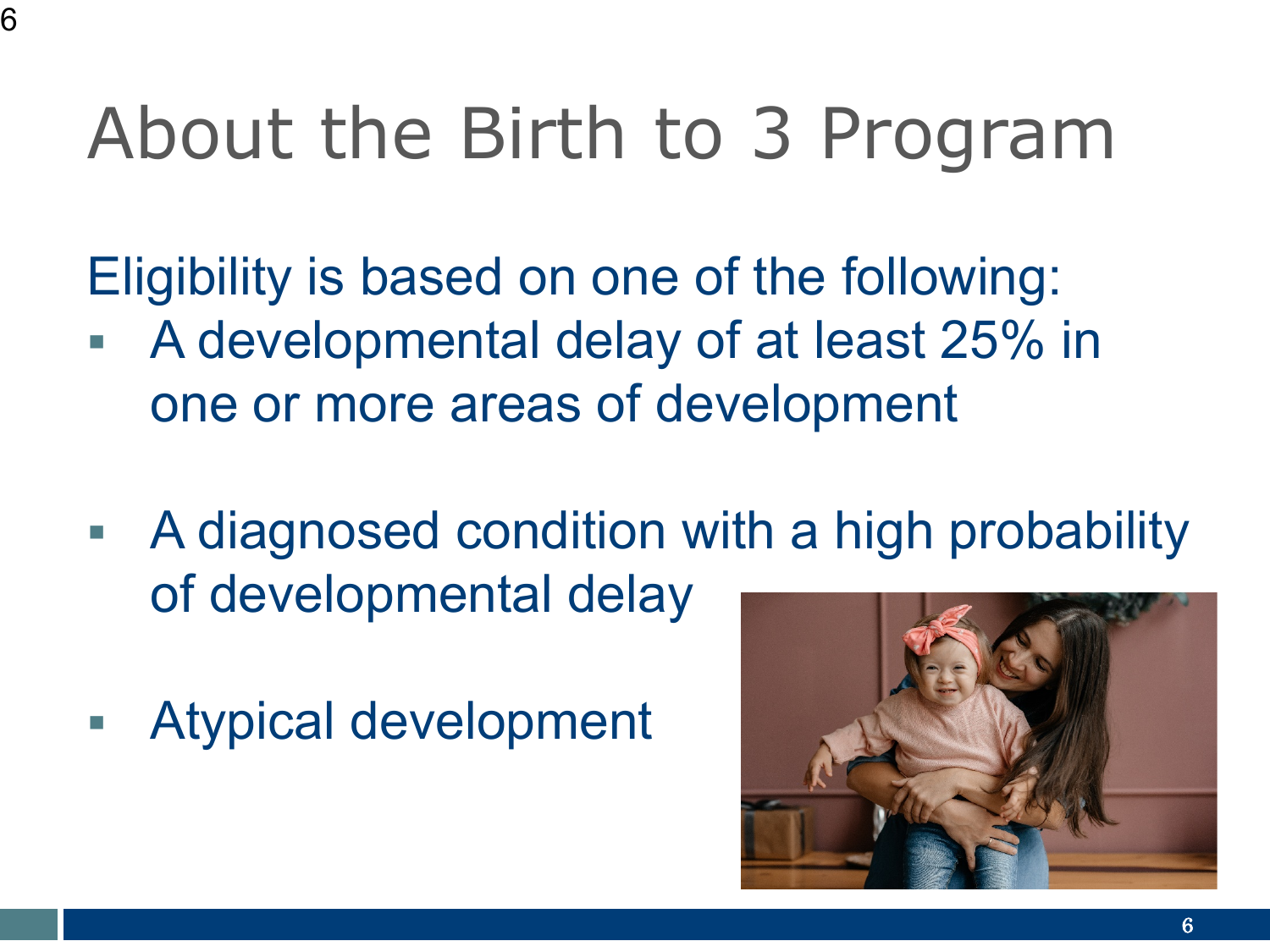# Rules and Regulations

- **Individuals with Disabilities Education Act** (IDEA)
- Part C regulations (34 CFR 303)
- Wisconsin administrative code (Wis. Admin. Code ch. DHS 90)

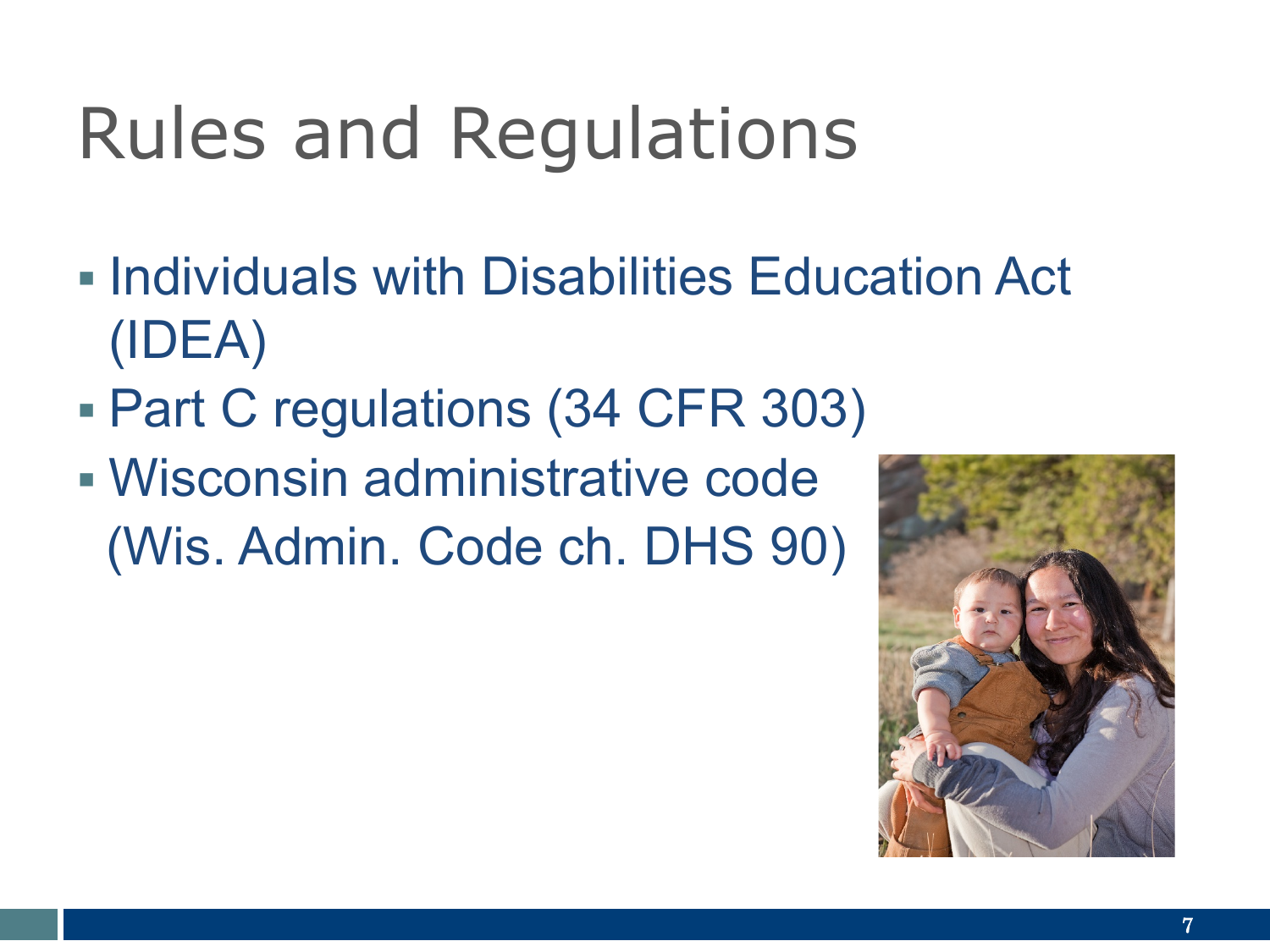# Guiding Principles

- Children learn best from familiar people and settings.
- Families are the center of the team.
- Primary role of a service provider is to support family members and caregivers.
- Goals and services must be individualized.
- Services are based upon research.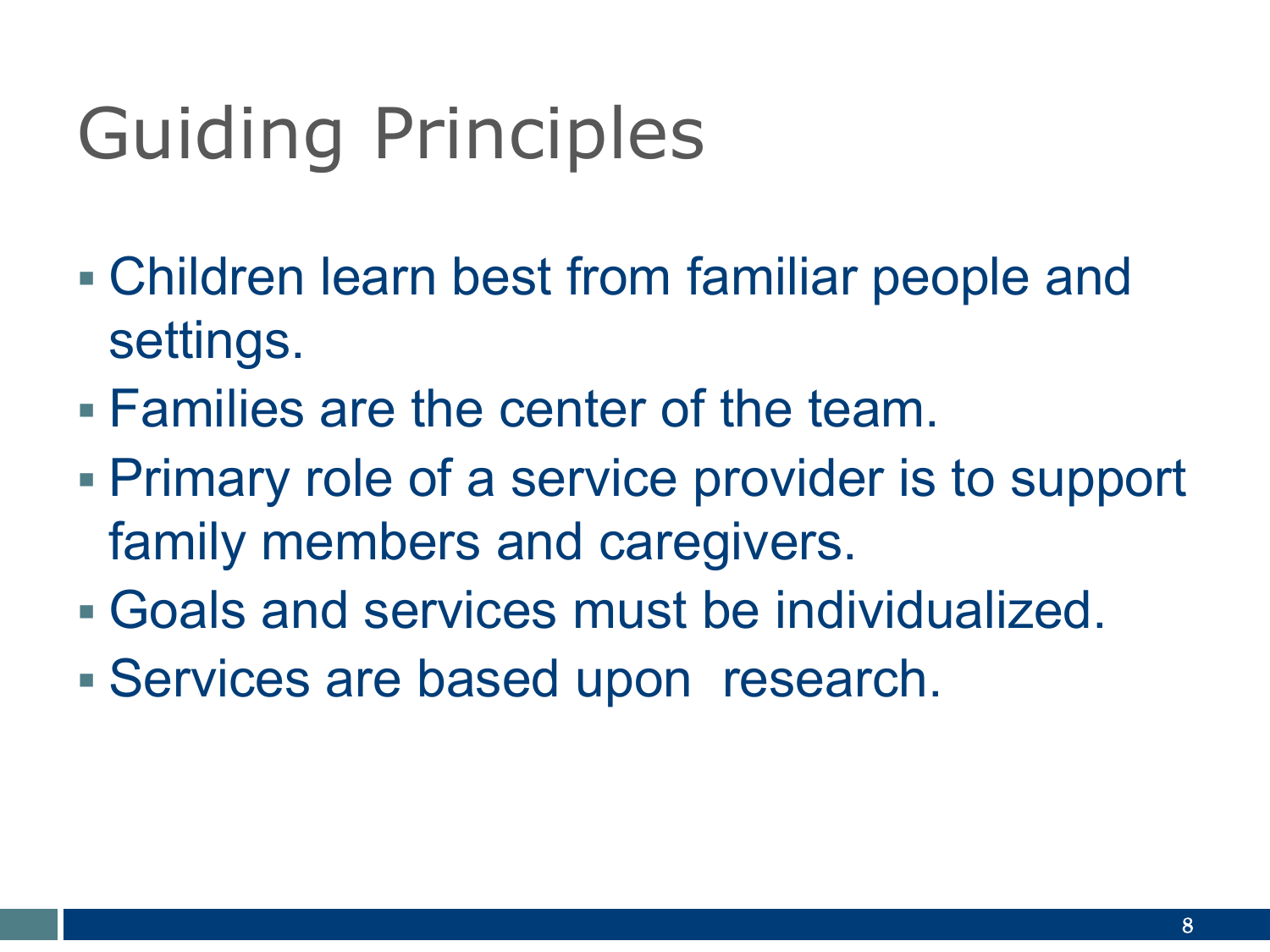# Parental Rights

- Records
- Confidentiality
- **Prior Written Notice**
- Consent
- Dispute Resolution Options

[Your Child's and Family's Birth to 3 Program](https://www.dhs.wisconsin.gov/library/p-21106.htm) Rights, P-21106